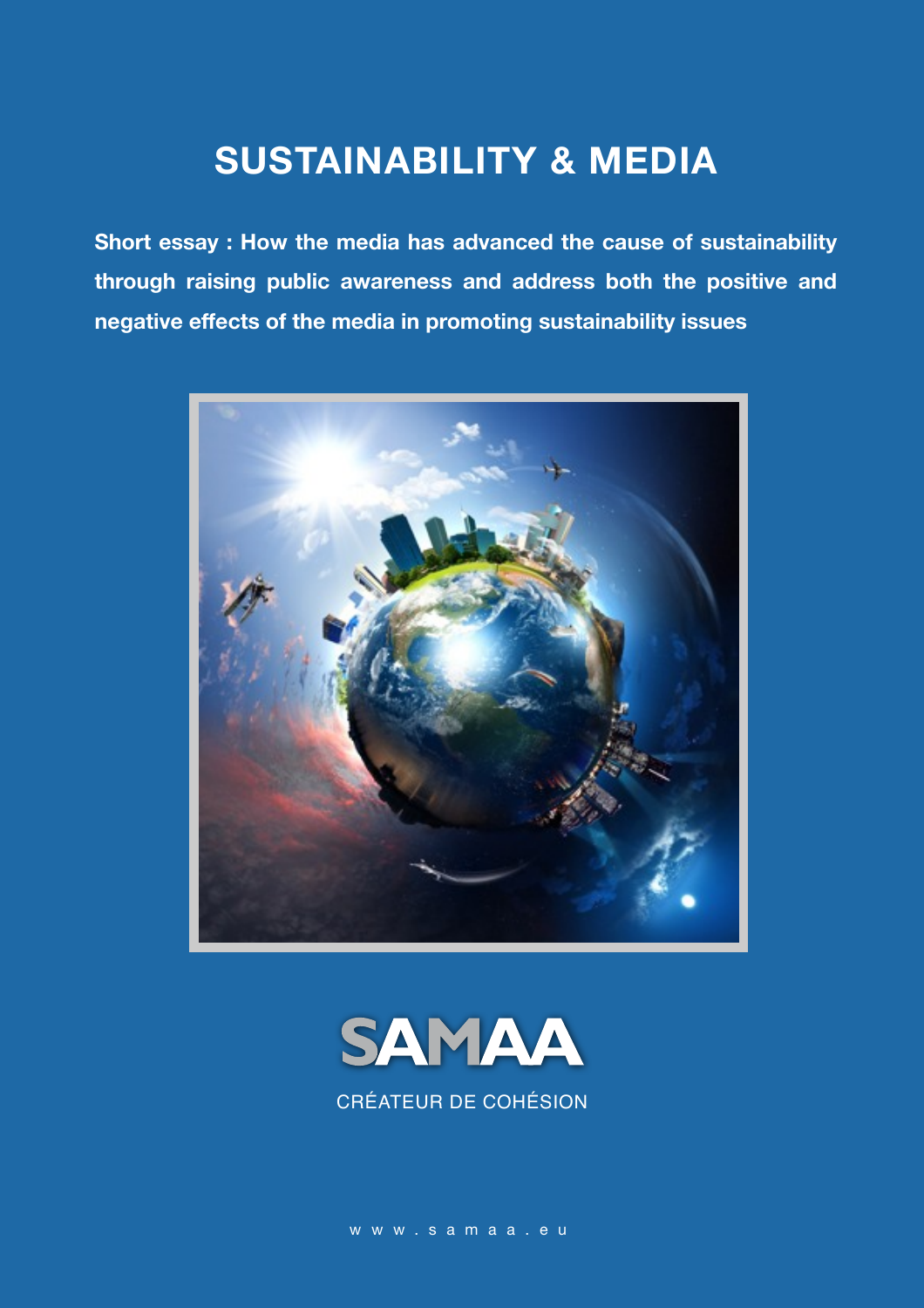**Essay : how the media has advanced the cause of sustainability through raising public awareness and address both the positive and negative effects of the media in promoting sustainability issues**

Author : Fiora Theismann,

Module name : **Sustainability Past, Present and Future**

Programme : Interior architecture and design, level 4 Semester B, March 2012, University of Hertfordshire, UK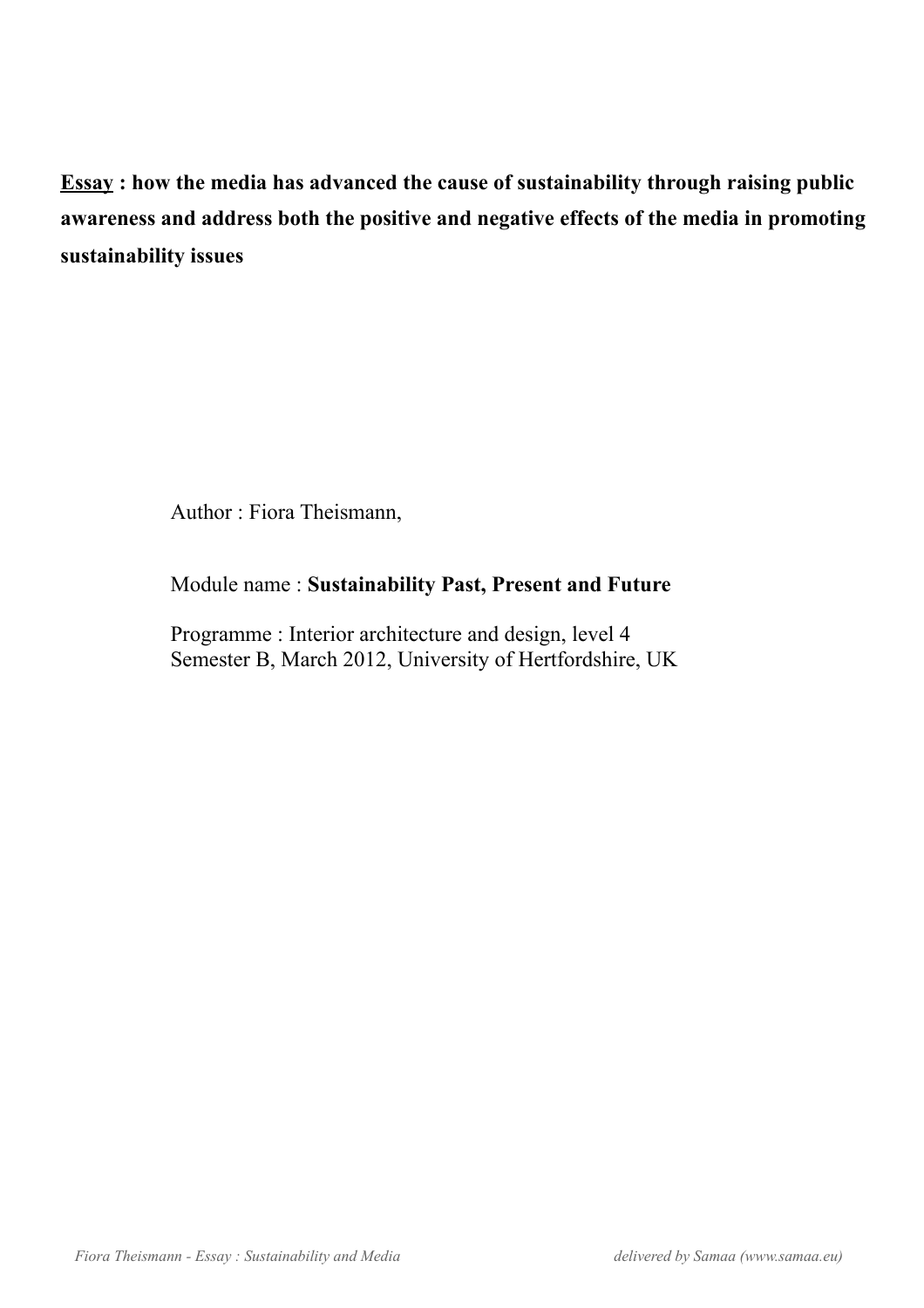**"We have no longer a choice: either we adopt behaviours that respect sustainable development, either we stop polluting the environment, allow for renewal of natural resources and contribute to the improvement of the well-being of all, or sooner or later we sign our own death warrant."** (Bird, E. et al., 2010, p55)

Koïchiro Matsuura, Director-General of UNESCO, made this warning for an urgent need of change for a sustainable future. Sustainability is a fairly new term that is not yet in our daily vocabulary and way of living as it should be.

It is through various media that we build our connection to the global world. The media has the power to influence the opinion, choices, and thereby the way of living of the people. As a result, the media has an important role to play in promoting the cause of sustainability to a larger public. Therefore, this essay will consider how the media deal with sustainability issues. Then, it will concentrate on both, the positive and negative effects the media has on promoting the cause of sustainability.

As this is a broad topic, the answer might change depending on the kind of media and the country, thus, this essay will concentrate on mass media like television, newspapers, radio or the internet in French speaking countries.

The media has an undeniable power to influence people, occupying an ever more important part in our lives. Sustainability is a rather vague term to many journalists. They will more easily use terms like ecology and environment; thereby forgetting or fail to communicate that sustainability includes three pillars, environment, social, and economy. The reason why the media and journalists struggle with the term of sustainability is because of the way they deal with the news is not adapted for the issue. Sustainability, as already mentioned doesn't stand for only the environment, but has a broader meaning including economy and social. But the journalists deal with the news in a fragmented way, depicting everything as single facts. Yet, to fully understand sustainability, it is important to see these exact same facts as related. This also brings contradictions in one single newspaper. At the economy section, there could be an article about the fact that the car market is good, selling really well. And a couple of pages later, at the environment section, there could be an article deploring the fact that the number of cars is raising too much, thus, helping polluting the environment even faster (Stégassy, 2012).

Also, the media often prefers to cover past, one-time events instead of long-term issues (ACIDD, 2007) and they are even more reluctant to cover topics related to the future. This results to the media covering environmental issues only, as single facts, representing it with pictures of natural catastrophes. This is the image that is given of sustainability to the public.

Furthermore, not only is the news fragmented, it also has to be rather quick to consume by the audience, often being shorten to fit a set format or length. This leads to an inevitable lack of in-depth research and analysis by the journalists, as the Quebecois journalist Francoeur regretfully states (Stégassy, 2012).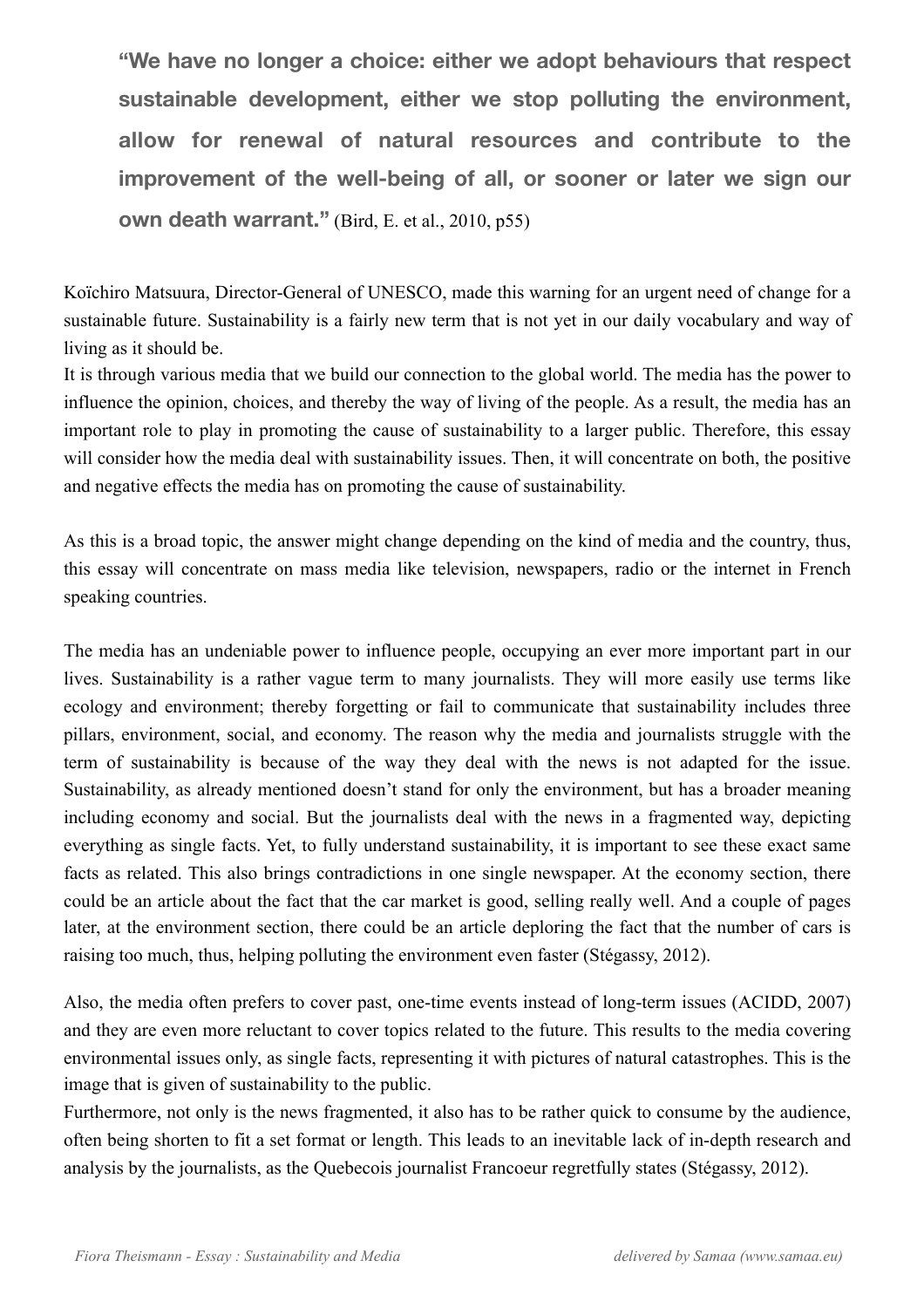Smaller television channels or newspapers relatively have a bigger coverage of sustainability issues. Also, they deal with the subject in a more global way, for example, by combining subjects like economy and environment in a same reportage or article. Though, as the ACIDD (2007) noted, these sources of information are less popular by the public, and the audience and readers seem to decrease for such topics. Also, 4D (2008) pointed out that in general, the number of well-researched reportages and investigations is in constant decrease.

As a result, Francoeur says (Stégassy, 2012), that the present way of dealing with sustainability in the media causes the public to misunderstand the whole issue, missing on the most important aspect: global and multidisciplinary. The public will still get the single facts and news on the environment, but they won't be able to see the bigger picture if they rely only on the media, and more specifically the news, to get informed on sustainability issues. Even if the public decides, for example to watch more serious and in depth documentaries on sustainability, it is necessary to be careful not to take it as a single truth and research it more in depth with the help of other sources, as most of the people don't tend to do it.

In order to survive, it is important for the media to sell well, and the best way they found is by the use of sensationalism (Smith, 2011). Everything is more appealing if there is a dramatic edge or if it sounds out of the ordinary, or even phenomenal. Unfortunately, it creates an inevitable gap between the reality and what media promotes. In their attempt in raising public awareness on the climate change, the French channel "France 2" broadcasted four fictional documentaries on what would be a possible scenario if we keep living in a non-sustainable way. Sensationalism was the main ingredient of this catastrophic scenario. Also, the media seems to omit essential information when using sensationalism. Indeed, the important details like keeping the humus, the bees, plankton, etc., alive doesn't seem to be evoked in the news, though these are crucial, and yet endangered, component of life on Earth.

This has a really problematic consequence. Indeed, as most of the public is well aware of this phenomenon, it creates a lack of trust in what the public hears, reads or sees. The general believe is that the media is often, if not always, likely to exaggerate every published/ broadcasted news. Therefore, news related to sustainability, and more specifically bad news or warnings, like Koïchira Matsuura's are not seen to their real importance, or even stay unnoticed. In addition, if a show, article, subject etc., doesn't sell well, the people in charge will no longer publish / broadcast a similar topic. This doesn't help the cause of sustainability. So as to raise awareness, it would be helpful to continue making the less known or popular subjects a daily appearance in the news.

Another thing that is severely affecting the way media promotes the cause of sustainability is advertising. Here, there are two different issues concerning the ads.

On one hand there is the field of advertising that shows an ever more bigger interest in environment, for want of sustainability. Of course, the reason behind the fact that there is now very often some comment on how efficient a product is, or how its footprint is low, etc., could be questioned. The main purpose of an ad is still to sell, but it has a big effect on people. In fact, the consumers will, for many different reasons, prefer to opt for any product that advertises for a better environment.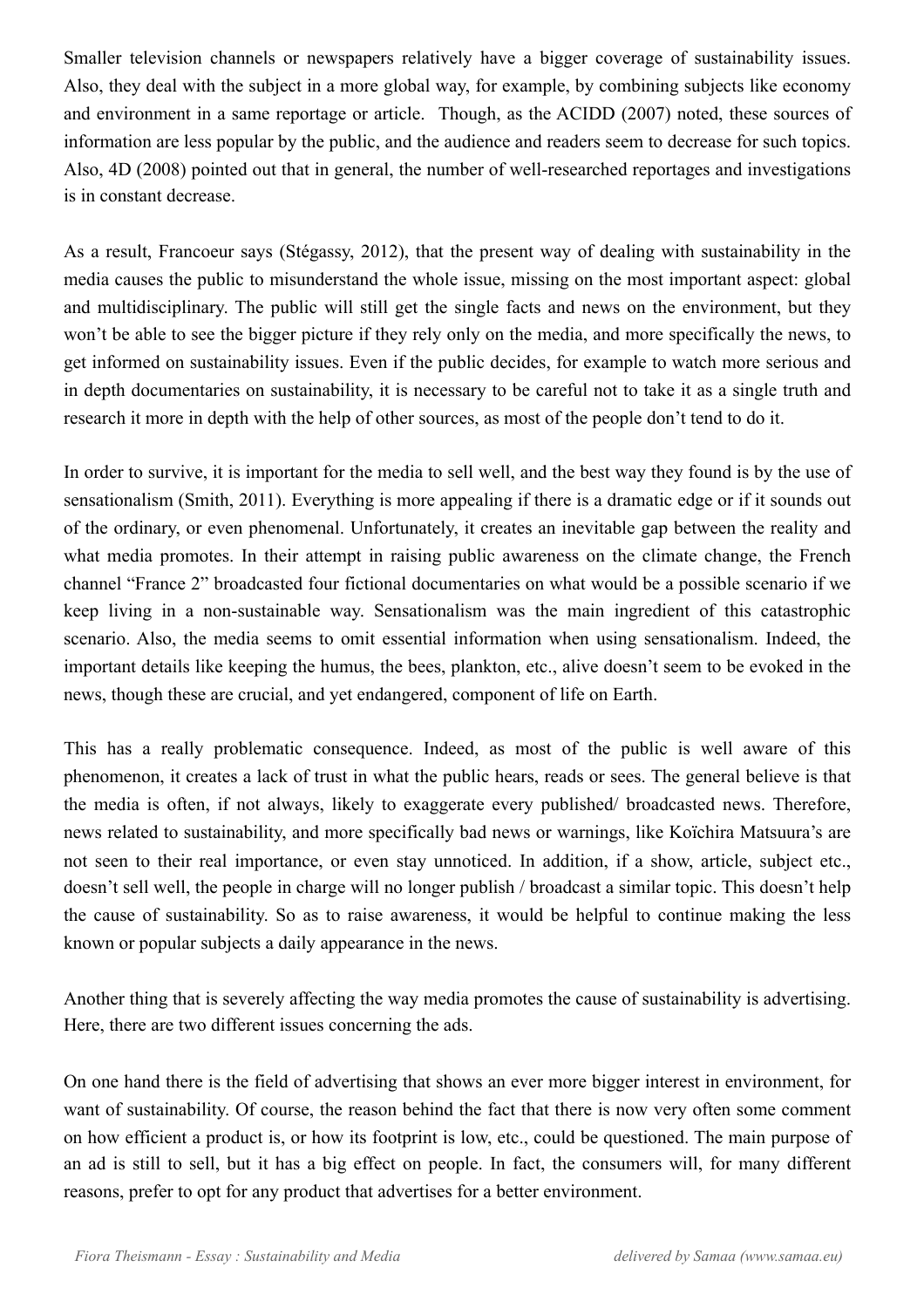On the other hand, the big companies that are everything but sustainable, have an inconsiderable power on the media, thus influencing the published news. These companies put a lot of money into advertising, thereby building a very strong image, no matter if it reflects reality or not. Therefore, the public could be miss-lead in thinking that a product of a company, or a company itself is sustainable, even though it is not. A recent event that occurred between the French newspaper "La Tribune" and the electricity company EDF illustrates it well (Féraud, 2011). EDF spends 200 000  $\epsilon$  a year for advertising in the "La Tribune" (a small newspaper that struggles to survive). Recently, they published an article about the company, which didn't please EDF. As a result, the company ended all advertising in that newspaper, causing its future to be uncertain.

An important aspect to understand how the media deals with sustainability, and how the public respond to it, is fear. Fear is both to be seen in journalists and in the public. For the journalists is it the fear to deal with a new subject, the fear of a reduction of the sales, the fear of the public's response, etc. ACIDD (2007), after doing a survey on 6600 people, noticed that for the public, there were three big fears, the fear of global warming, the fear of getting a disease and the fear of loosing the quality of life western cultures have. Nevertheless how good a journalist's work is, it is really hard to promote a subject the public is not ready to hear about.

There is a multitude of ways that the media promotes the cause of sustainability, regardless if it is the "right" or "wrong" way. But no matter how the media proceed, the result of it will depend on how the public reacts to the news.

As for everything, the reaction of the public can be divided in two main attitudes. There is, on one hand, distrust towards the media. The public is so used in hearing bad news that warnings about something that might occur in the future seem meaningless. On the other hand, there is this constant presence of environmental issues, especially in advertising. This slowly brings people to think about it and go further to sustainability. Interestingly, the questions on sustainability seem to have a better audience in developing countries than in western cultures. Also, people will more likely to get active to help develop a sustainable way of living if they are directly affected with something bad, like a natural catastrophe. But a change is beginning to happen, as the ACIDD (2007) and Francoeur (Stégassy, 2012) are noticing, there is a tendency by the young people to look for other sources of information, the new possibilities in this field are nowadays helping a lot. And the young people are also, as it seems, more inclined to get active.

The subject of sustainability, or at least one of its pillars (environment) became more present in the media over the last few decades. On one hand there is an ever more growing interest in the matter but on the other hand the actual way of dealing with it in the media leaves the public with three main reactions; interest, distrust and fear. Sustainability, as a global issue, has not yet a meaningful part in the media, though environmental issues have. Media alone cannot promote the cause of sustainability and thereby raise public awareness, if there is not on the other hand an effort by the public to learn more about it. It needs work from both sides. The three pillars of sustainability, people, profit, planet, might not be enough. Some important people in this field say that a fourth "p" needs to be added, the pillar of pedagogy.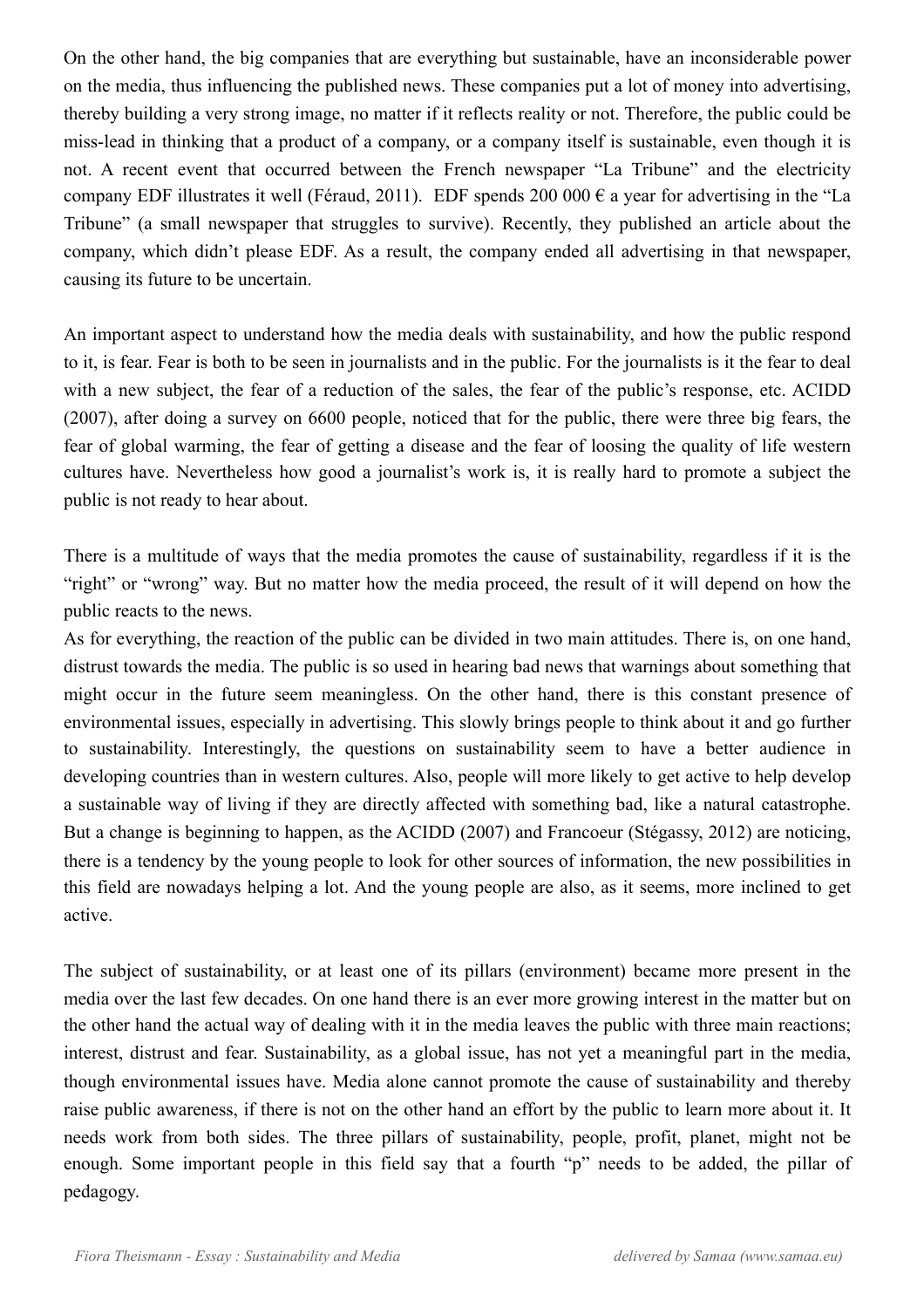## **Bibliography**

ACIDD (2007) *La place du développement durable dans les médias*. Webpage, available from [\(http://www.acidd.com/UPLOAD/media/file/190\\_Focus\\_Univ07.pdf \)](http://www.acidd.com/UPLOAD/media/file/190_Focus_Univ07.pdf) [accessed 21/02/2012]

Bird, E. et al. (2010) *Les médias, partenaire de l'éducation au développement durable*, UNESCO, Paris

Conseil supérieur de l'audiovisuel (2010) *Développement durable : le secteur audiovisuel contribue à sensibiliser les Français* Webpage, available from [\(http://www.csa.fr/Etudes-et-publications/Les-dossiers-d-actualite/Developpement-durable-le-secteur](http://www.csa.fr/Etudes-et-publications/Les-dossiers-d-actualite/Developpement-durable-le-secteur-audiovisuel-contribue-a-sensibiliser-les-Fran)[audiovisuel-contribue-a-sensibiliser-les-Franç](http://www.csa.fr/Etudes-et-publications/Les-dossiers-d-actualite/Developpement-durable-le-secteur-audiovisuel-contribue-a-sensibiliser-les-Fran)ais ) [accessed 21/03/2012]

Développementdurable.com (2008) *Le développement durable, ami des médias* Webpage, available from [\(http://www.developpementdurable.com/technologie/2008/11/A335/le-developpement-durable-ami-des](http://www.developpementdurable.com/technologie/2008/11/A335/le-developpement-durable-ami-des-medias.html)[medias.html \)](http://www.developpementdurable.com/technologie/2008/11/A335/le-developpement-durable-ami-des-medias.html) [accessed 21/03/2012]

Dossiers et débats pour le développement durable (4D) (2008) *Média et développement durable*. Webpage, available from (http://www.association4d.org/IMG/pdf\_M4D\_Media\_et\_DD.pdf ) [accessed 21/02/2012]

Dubigeon, D. (2009) *Piloter un développement responsable*, 3rd Ed, Pearson Education France, Paris

Féraud, J-C. (16/11/2011) *En colère sur l'EPR, EDF annule ces pubs dans « La Tribune »*. Webpage, available from [\(http://www.liberation.fr/medias/01012371947-en-colere-sur-l-epr-edf-annule-ses-pubs-dans-la-tribune \)](http://www.liberation.fr/medias/01012371947-en-colere-sur-l-epr-edf-annule-ses-pubs-dans-la-tribune)  [accessed 29/02/2012]

GEDUC (2006) *Le développement durable, sujet pour un « autre » journalisme*. Webpage, available from [\(http://nationalforum.ch/docs/medias.pdf \)](http://nationalforum.ch/docs/medias.pdf)  [accessed 29/02/2012]

Martin, V. (2011) *Humour et développement durable*, Webpage, available from [\(http://www.dailymotion.com/video/xll1ub\\_valerie-martin-humour-et-developpement](http://www.dailymotion.com/video/xll1ub_valerie-martin-humour-et-developpement-durable_news#user_widget)[durable\\_news#user\\_widget](http://www.dailymotion.com/video/xll1ub_valerie-martin-humour-et-developpement-durable_news#user_widget) ) [accessed 21/02/2012]

Portland Community College (2011) *Kim Smith Presentation\_Part 1*. Webpage, available from [\(http://www.youtube.com/watch?v=KKYZXOm0PHQ \)](http://www.youtube.com/watch?v=KKYZXOm0PHQ)  [accessed 18/01/2012]